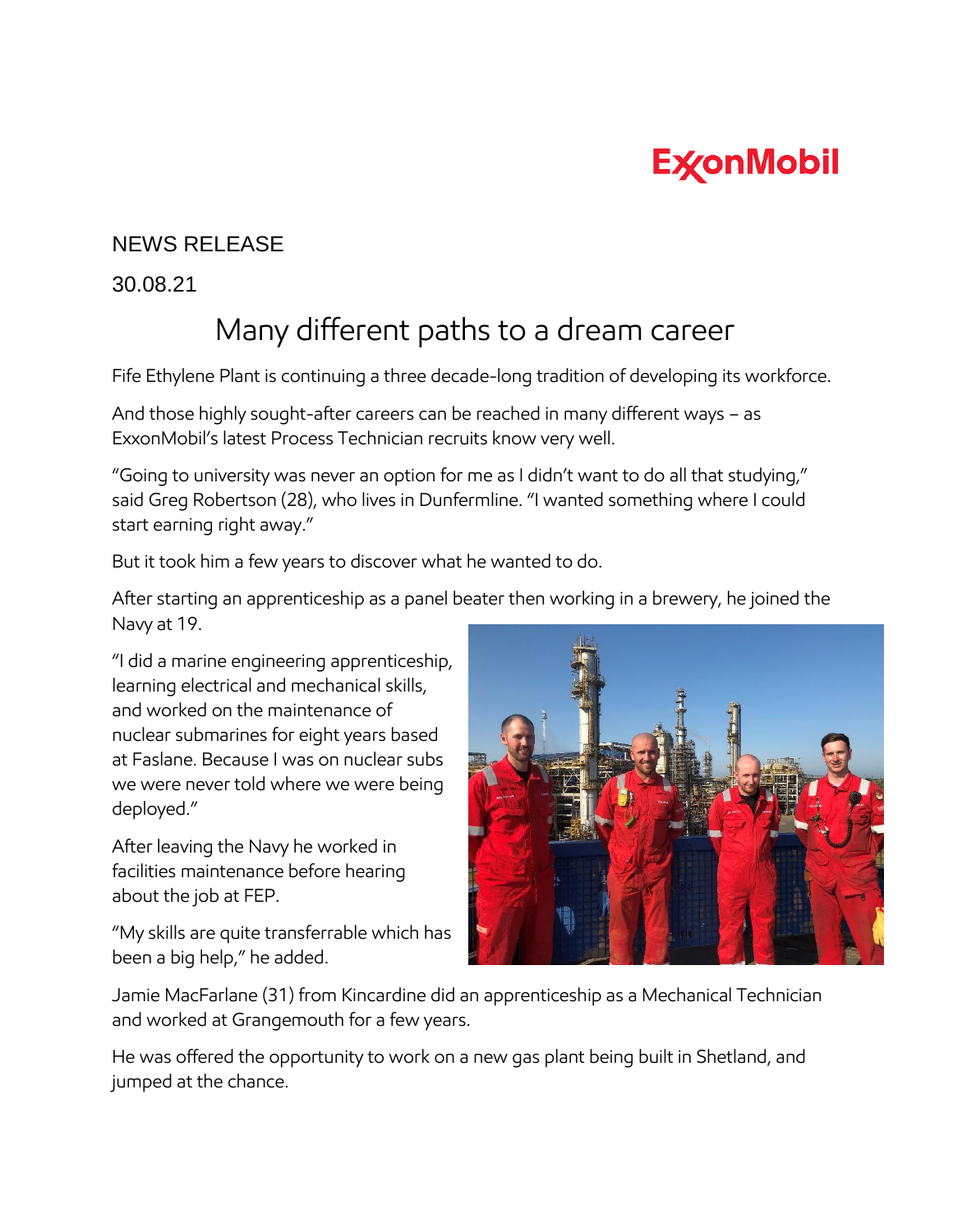"I started there in 2014 and it was interesting work as it was a brand new plant," he explained.

"Lots of my friends including my brother, went to university, but I got an apprenticeship as I thought it was the most direct route to where I wanted to go.

"My job at FEP is ensuring the safe running of the plant and equipment and preparing them for maintenance.

"I heard about this job through someone who works here and I was keen to move from mechanical to the process side of things. I'm really enjoying the training."

Glenn Norton (29), who is originally from Crossgates and now lives in Dunfermline, started out working for his dad's business and did an apprenticeship in pipefitting before going to work offshore for Wood Group as a pipefitter.

He came to work at FEP at the end of 2016 as a contractor for Wood because he wanted to spend more time with his two young children, and two years later became an embedded contractor – working directly for ExxonMobil through an agency.

When Glenn heard about the vacancies for Process Technicians he didn't think twice.

"I already know the plant and a lot of the staff here and I have been doing maintenance on the equipment that I am now training to operate, which is all good," he explained.

"My family were keen for me to go to university, but I always wanted to just get hands-on. I'm looking forward to working as a permanent part of the team."

Robert Johnstone (29) grew up in Motherwell and initially went to university to study Economics and Finance, but soon realised it wasn't for him.

He worked in a call centre, then joined the Merchant Navy, travelling the world and completing a college course in Marine Engineering.

"It was a good experience and I learned a lot while getting to visit many places including Japan and Australia."

Family matters drew him home and he took a job as an agricultural engineer, doing maintenance work on agricultural machinery.

He always wanted to join the oil and gas industry and applied and was successful in getting a job at an ExxonMobil refinery in Fawley in the south of England where he trained to become a Process Technician.

He worked at Fawley for three years, but was always keen to return home, so when he saw the same job advertised at Fife Ethylene Plant he applied.